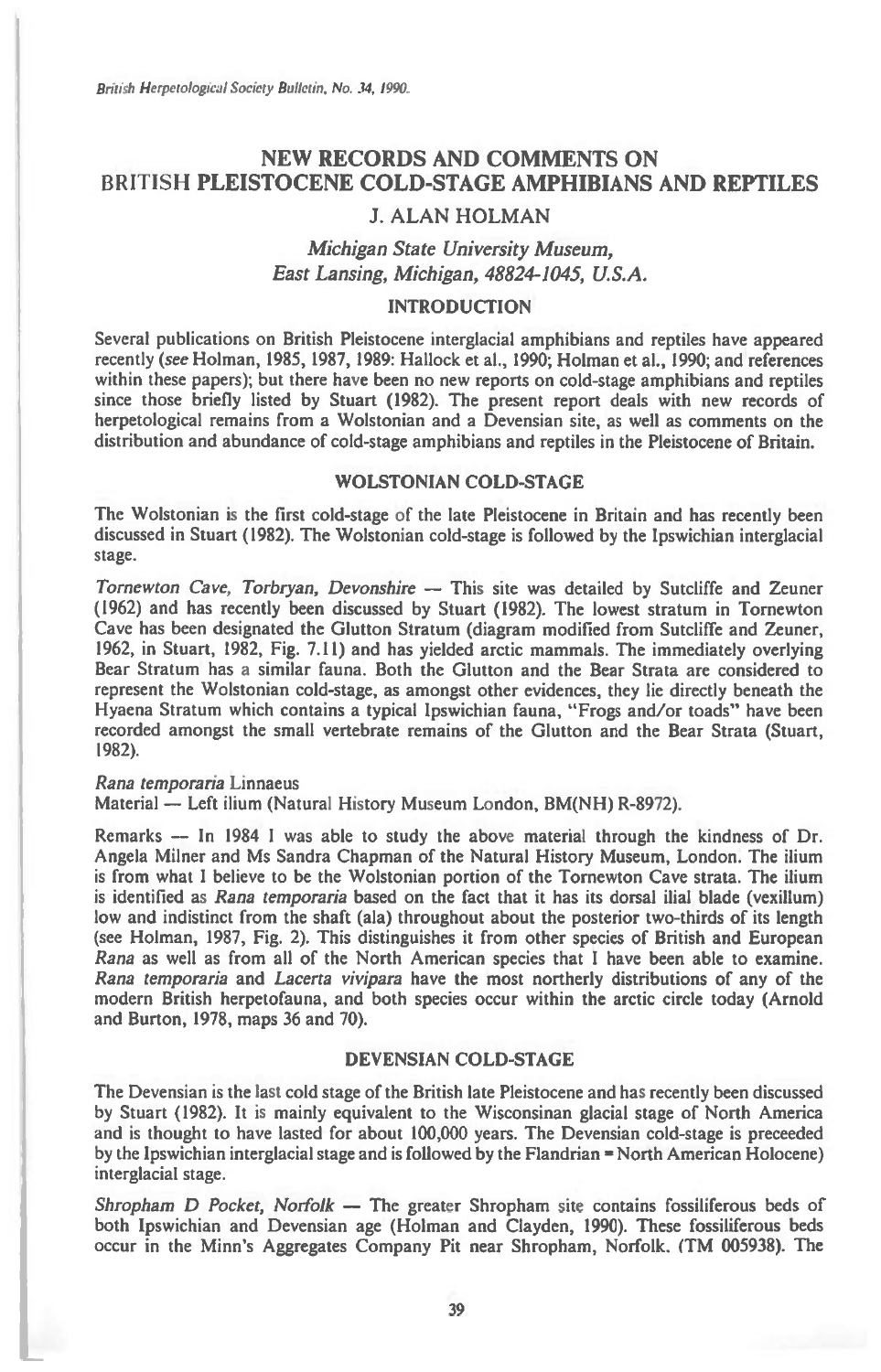stratigraphy from the bottom to the top of the area where the Ipswichian herpetofauna was collected (Holman and Clayden, 1990) consist of (1) an undetermined thickness of Cretaceous chalk, (2) a chalky, pebbly gravel about 1 m thick, (3) a fossiliferous detritus mud containing typical Ipswichian mammals (including *Hippopotamus amphibius)* that ranges from approximately 1 to 5 m thick, and (4) Devensian gravels and muds at the top of the site that have yielded bear, wolf, woolly rhino, bison, red deer, reindeer, and mammoth.

A detrital pocket within the Devensian stratum yielded a cache of anuran bones that were collected by Martin R. Warren of the Cromer Museum, Norfolk, on May 22, 1985. These bones are the basis of the records below.

#### *Rana temporaria* Linnaeus

Material - One left and two right ilia (Cromer Museum Nos. CMSH-D-1-3) collected by Martin R. Warren May 22, 1985.

Remarks — These ilia represent one large adult and two smaller adult Common Frogs. The ilia, all nearly complete specimens, were identified on the basis of the same criteria used to identify the Tornewton Cave *Rana temporaria in* the section above.

*Rana* sp. indet.

Material — Four left and five right fragmentary ilia (Cromer Museum Nos. CMSH-D-4-12). Two fragmentary scapulae and a distal portion of a humerus (Cromer Museum Nos. CMSH-D-13-15).

Remarks — The above fragmentary ilia are identified as *Rana* in that they all have an ilial blade (vexillum). The fragmentary scapulae and the distal portion of the humerus are identified as *Rana* based on characters discussed in Hallock et al. (1990, *see* Figs. 3 and 4). Several other fragmentary anuran bones from the Shrophan D pocket are not assigned to genus. It seems probable that all of these anuran bones represent the Common Frog, *R. temporaria.* 

## TABLE **1: Occurrences of British Pleistocene cold-stage herpetofauna**

# **ANGLIAN**

| Halls Pits, Oxfordshire<br><i>Bufo</i> sp. and/or <i>Rana</i> sp.                                                                      | Stuart (1982)                                |
|----------------------------------------------------------------------------------------------------------------------------------------|----------------------------------------------|
| <b>WOLSTONIAN</b>                                                                                                                      |                                              |
| Waterhall Farm, Hertfordshire<br>Bufo sp. and/or Rana sp.<br>Tornewton Cave, Devonshire<br>Bufo sp. and/or Rana sp.<br>Rana temporaria | Stuart (1982)<br>(this paper)                |
| <b>DEVENSIAN</b>                                                                                                                       |                                              |
| Coston, Norfolk<br><i>Bufo</i> sp. and/or <i>Rana</i> sp.<br>Nazeing, Essex<br>Bufo sp.<br>Rana sp.                                    | <b>Stuart (1982)</b><br><b>Stuart (1982)</b> |
| Lacerta vivipara<br>Shropham D, Norfolk<br>Rana sp.<br>Rana temporaria                                                                 | (this paper)                                 |
| Upton Warren, Worcestershire                                                                                                           | Stuart (1982)                                |
| Rana temporaria<br>Wilmen's Pit, Middlesex<br>"Amphibians"                                                                             | Stuart (1982)                                |